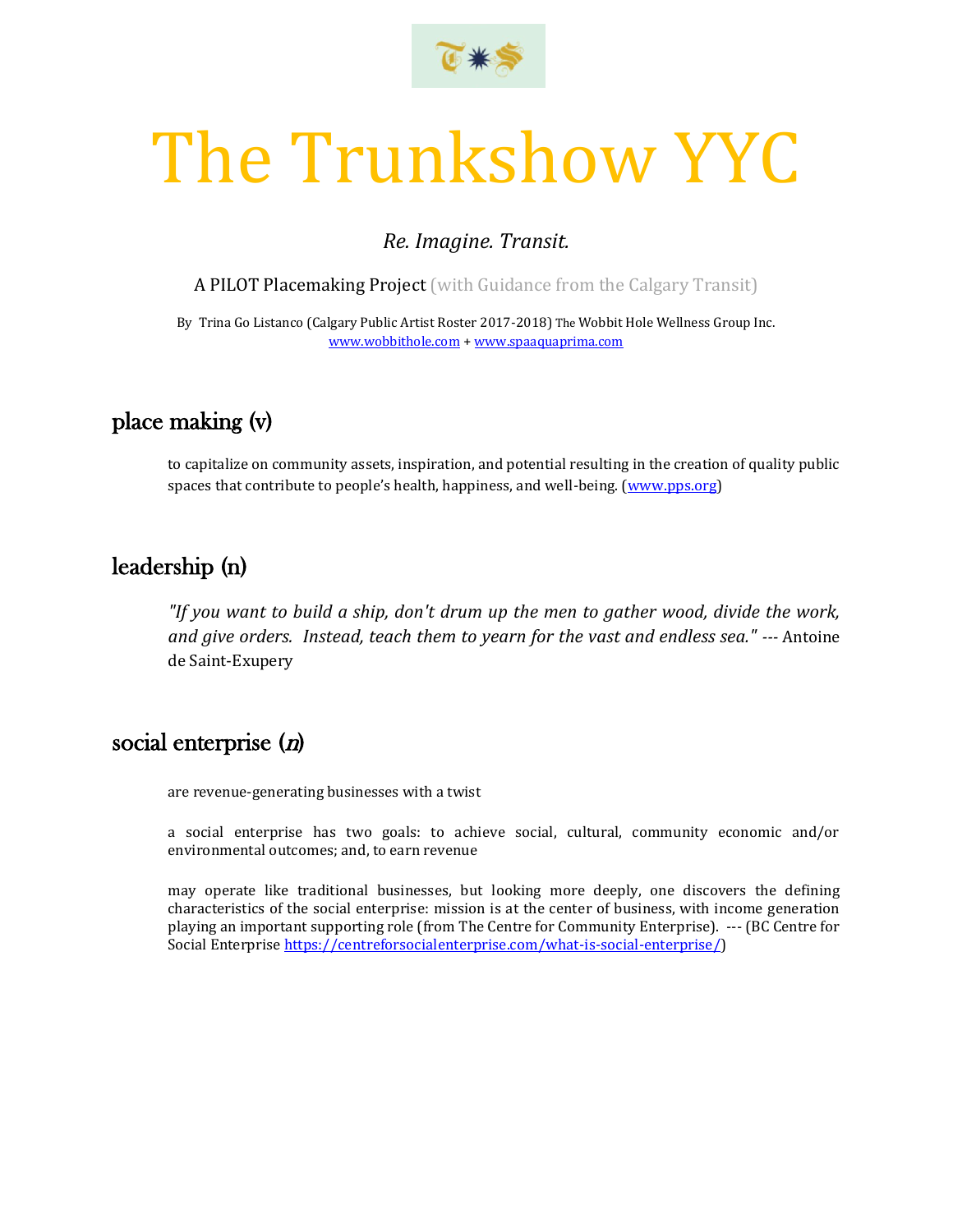### **I. Why a Trunk show?**

The "trunk" represents journeys, passages, treasures and voyages. A "trunk show" is a mobile platform for showcasing ideas, innovations, creations, and enterprises. You do not "go to a trunk show", because "the trunk show" comes to you. The Trunkshow YYC thus, celebrates local businesses, start-ups, artists, organizations, and concepts; and brings them closer to you.

## **II. Why the C-Train Stations?**

We tend to not give much significance to "transiting" because we are "just on our way". But transit stations are important intersections in our daily commute. It connects us in many ways. I imagine being in transit can be a meaningful experience. Because being in transit is "the" journey. *Are we not all just transiting in life anyway?*

Bringing The Trunkshow YYC to public transit spaces hopes to expose journeys of peoples in our city. *Because being "in transit" is not being NOWHERE. Being in transit is where we are right now.*

## **III. DATES and VENUE:**

7:30 AM – 6:00 PM, 19 -20 April 2018 Westbrook LRT Station Atrium

#### **IV. Site (***Not to Scale***)**





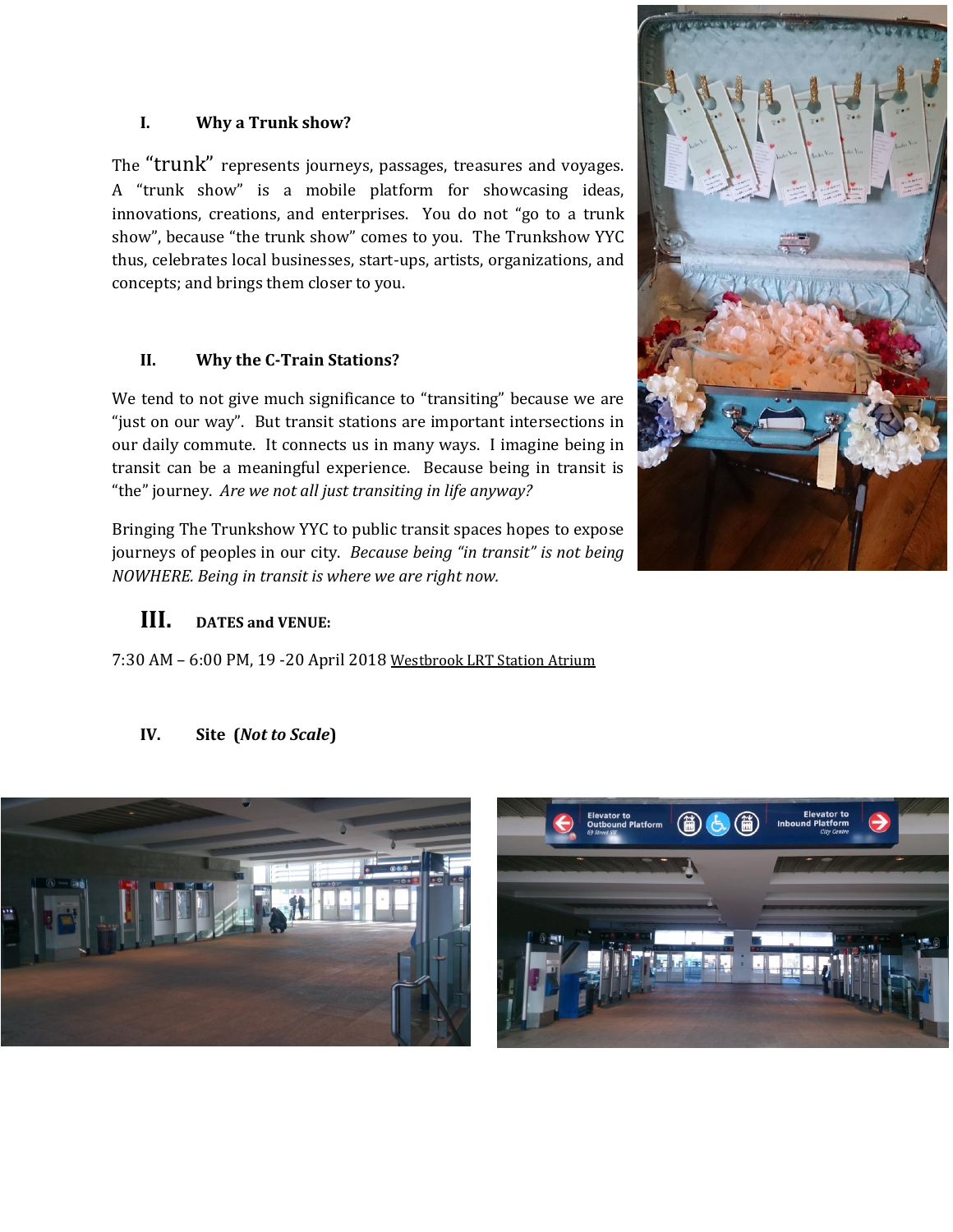# **The Pilot Cast:**

**InOrbis** InterCity is founded by a brilliant young man. InOrbis is an ingenious car transport and car pooling service with Tesla Electric Vehicles fleet! InOrbis combines technology + service for the win-win and for fun-fun! You can even book your Tesla ride home from the LRT! So why InOrbis? I believe that the solutions to global issues do not come from technological innovation alone. Solutions come from the way we use technology for achieve our goals. <https://www.inorbis.ca/>

**Sponsor Energy** is "THE" socially conscious energy broker in town. They literally use "power for good!" Sponsor Energy reassures that there could be win-win solutions in giving back to the community. Do check out their red cute-as-a-button "Sparrow" Electric Vehicle and learn how to be part of our city's pool of positive energy!!! <https://www.sponsorenergy.com/>

**AirTerra, Sun Country Organics** and **Sun Country Highway** - Ever heard of Carbon Negative biochar and fertilizer? Or ever wanted an ultra-low maintenance grass seed so you save time and energy (and the planet) from mowing lawns this summer? (Me: Yes!) Or have you ever dreamed of riding an electric bicycle? (It's quite fun actually!) You have to speak with Tim and he might make your wishes come true! <http://suncountryorganics.com/>

**Duonamic** - Invented by 2 local maverick (and ripped) engineers, their portable exercise equipment (fits my handbag!) will get you pulling-up anywhere there's a door! And YES, they will have a door on site, so get ready to pump! And yes, healthy people = healthy citizens = healthy planet. <http://www.duonamic.com/>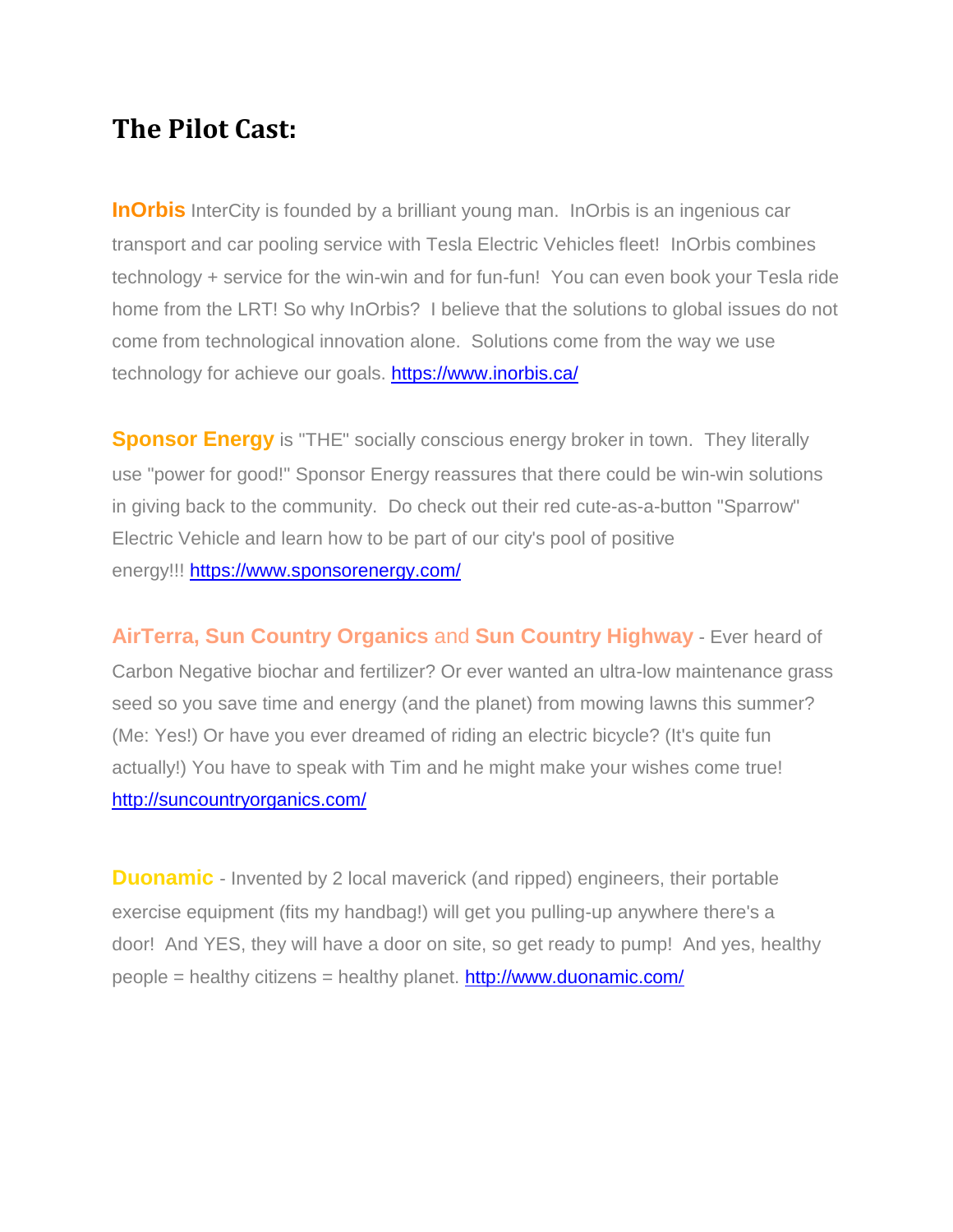**Aleppo Savon** - Husny has not only brought beautiful traditional Syrian all-natural soap "made and sold" here in Calgary. He is preserving and sharing a heritage of a rich civilization from right here!!! What an incredible and inspiring story of resilience, identity, and generosity. Aleppo Savon inspires me a lot to be brave in life and in business. He said he has some FREE SAMPLES to give away!!!! \*screams\* <https://www.alepposavon.ca/>

**KaffeeKlatsch** - means "coffee + conversation", Jessica is our dedicated and passionate brewer and purveyor of great coffee + pastries (from fellow lovely ladies) + chats of course. Have you ever tried COLD BREW coffee?! It is coffee steeped for 24 hours to reduce the acidity making the coffee drink smooth and silky. Jessica's vision of serving great coffee in unexpected places encourages me to allow myself to be pleasantly surprised in life. Imagine specialty (single-origin) coffee on the LRT - > Something to wake up early for!!!

### <http://www.kaffeeklatsch.ca/>

**The Calgary Beekeepers Association and Buzzy Bee Honey** - Meet our friendly expert apiarist in town, "Bert B." of Buzzy Bee Honey. He is a gem in the City who knows and protects our bee friends. Bert will bring an observation cell for you to say hello to local bee neighbors, and of course some local honey-sweet goodies. SWEETNESS! <http://www.calgarybeekeepers.com/> and<http://www.buzzybeehoney.ca/>

**The Canadian Artists Against Poverty** - CAP is a passionate organization dedicated to supporting the arts and artists from the most vulnerable in our community. The important work and love that they share with their programs for aspiring artists with various challenges will touch and inspire you. I am witness to the dedication that CAP has for the communities they serve. I hope you can come and meet them and support their adorable and talented artists! CAP is also supported by Jesmic Jewelry, which was founded by sisters Esther and Linda. Both bring their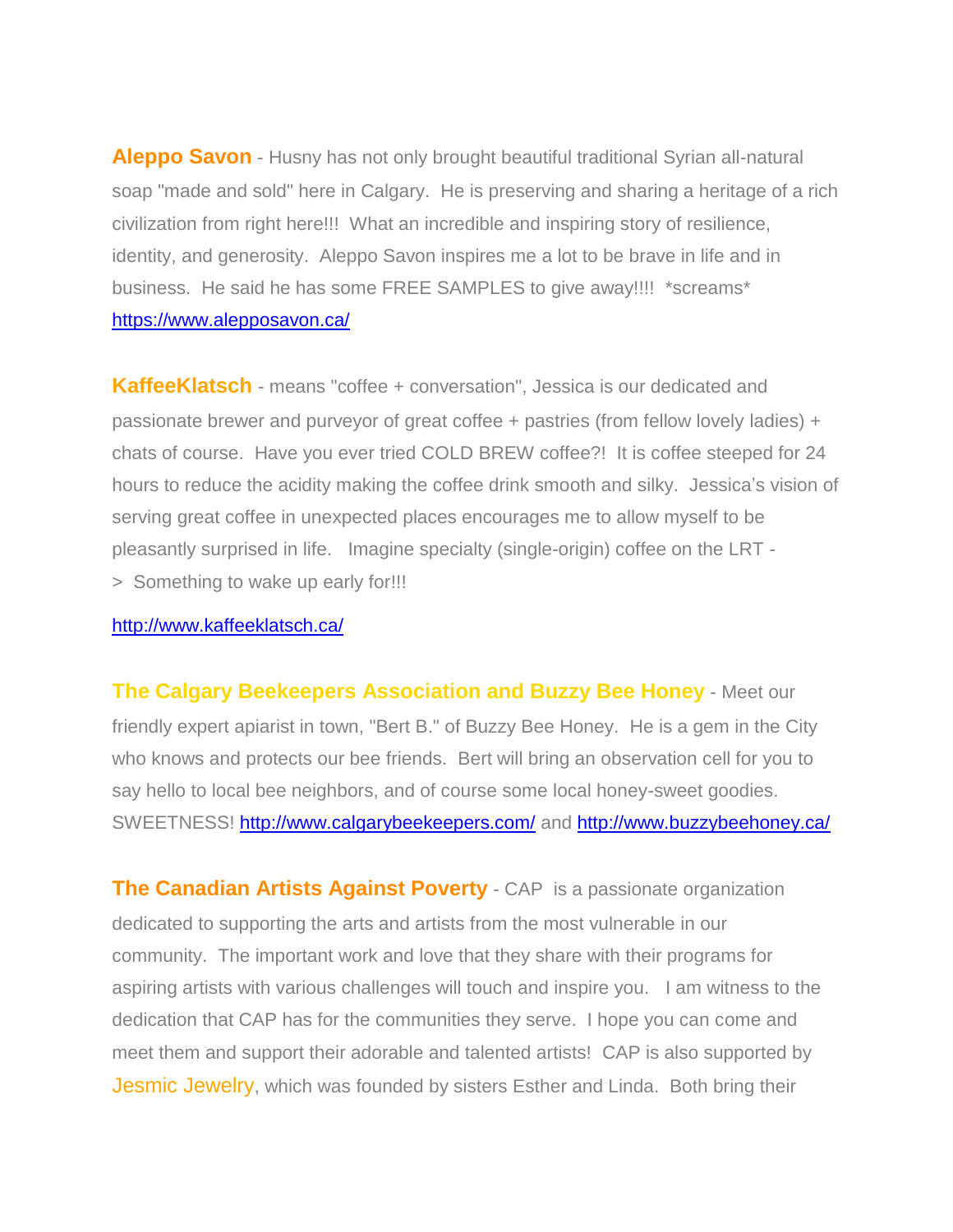passions and creativity to light with iridescent "Suncatchers" from natural and vintage materials. They call them "bling bling for windows and for wear"! <https://www.artistsforthepoor.ca/> and<https://www.jesmicjewelry.com/>

**The Drop In Shelter and Rehabilitation Center** - The DI is synonymous to "kindness". The incredible role they play in our City is so invaluable. And they do it with so much energy and care and fun! I hope you can champion the work they do, support their campaigns and their clients, and help spread kindness everywhere! As we transition to a diverse and more sustainable economy, NOBODY should be left behind! <https://www.calgarydropin.ca/>

**Energy Efficiency Alberta** - The EEA booth will be at Westbrook LRT, **20 April 2018 from 3PM-6PM**. And so if you want the latest on how we can save energy, money, and help the planet, please come by their booth and meet their friendly staff! <https://www.efficiencyalberta.ca/>

## **Performances from invited artists:**

Egyptian and Bohemian Belly Dance - Radwa and Kristine and Company!

Harp Solo – Teresa Rambold will serenade on Thursday 3PM – 5PM with music of encouragement Cello Solo - Stefanos Boukis, who is fairly new to Calgary will share his music. He is a classically trained concert cellist from Greece Visual Artist - Sergio Gaytan, Friday 5:00 PM - 6:00 PM Portrait and Drawing session for the benefit of the DI (\$25/ session) Visual Artist - Elena Bushan, Thursday 11:00 AM - 3:00 PM Portrait session for the benefit of the DI (\$25/ session)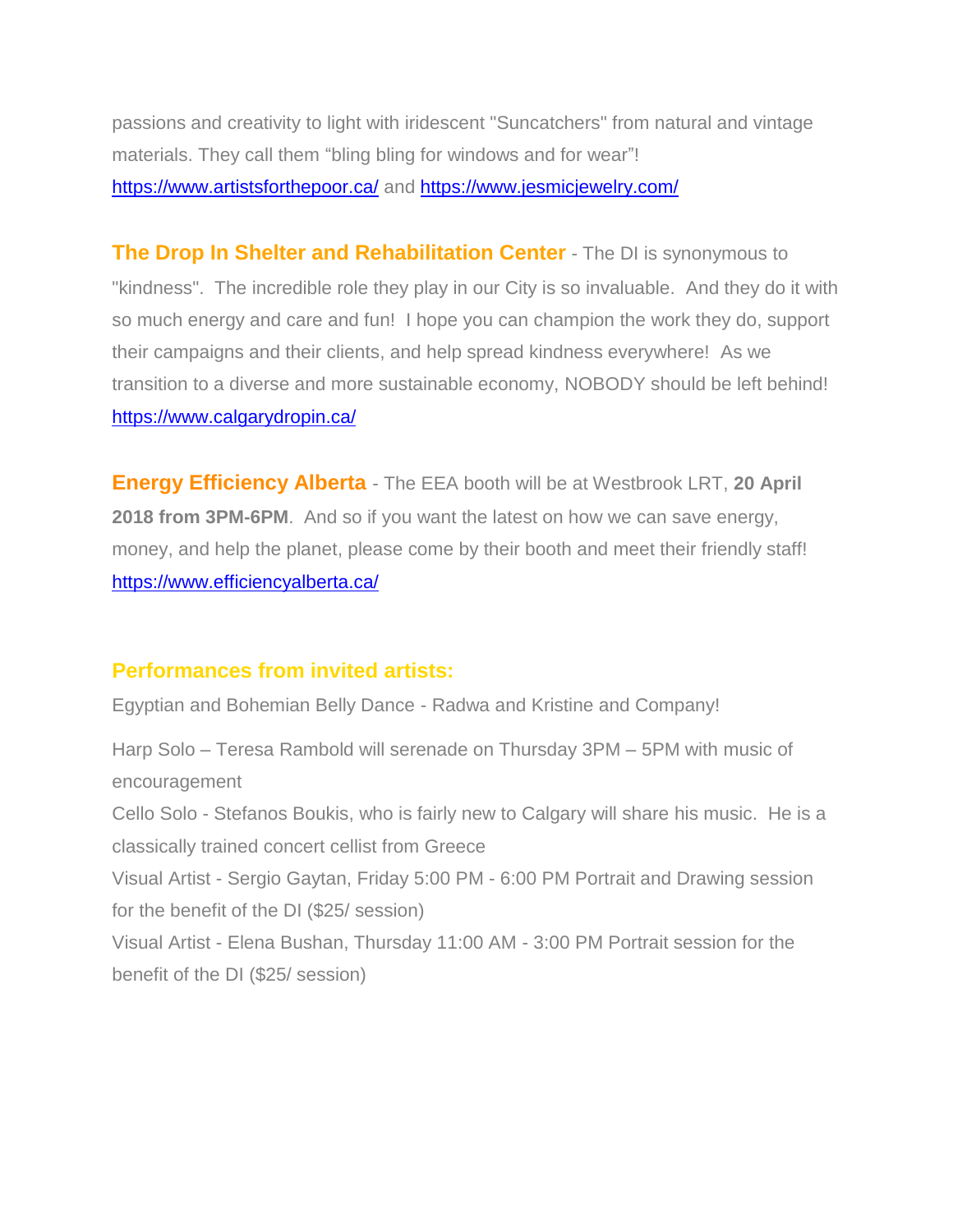# **Our Vision:**

*The Trunkshow YYC is an inclusive, creative, and open platform for placemaking experiments that benefit communities, economies, and the environment.*

# **Our Mission:**

Re-imagine and transform transit spaces and experiences to promote sustainable and inclusive social, cultural, economic, and environmental well-being of the City.

## **Impressum:**

The Trunkshow YYC is a citizen-led initiative and social enterprise that works to promote and elevate transit spaces and transit experiences in the City (and perhaps, in life as well) through various combinations of placemaking events, experiments, and performances.

The process of placemaking involves time and resources from committed communities that come together with the intention to transform and create meaningful public spaces and meaningful relationships with each other.

The Trunkshow YYC is a willing connector, presenter, ambassador, laboratory for various communities, business sectors, civic organizations and/or their collaborations.

The Trunkshow YYC ventures for win-win solutions *for meaningful and sustainable transits and transitions.* 

The Trunkshow YYC is registered Trade Name of The Wobbit Hole Wellness Group Inc.

**[www.wobbithole.com/trunkshow](http://www.wobbithole.com/trunkshow)**

## **Contact information:**

Trina Go Listanco

T: 403 992 8495

E[: Trina@wobbithole.com](mailto:Trina@wobbithole.com) W[: www.wobbithole.com](http://www.wobbithole.com/) [+ www.SpaAquaPrima.com](http://www.spaaquaprima.com/)